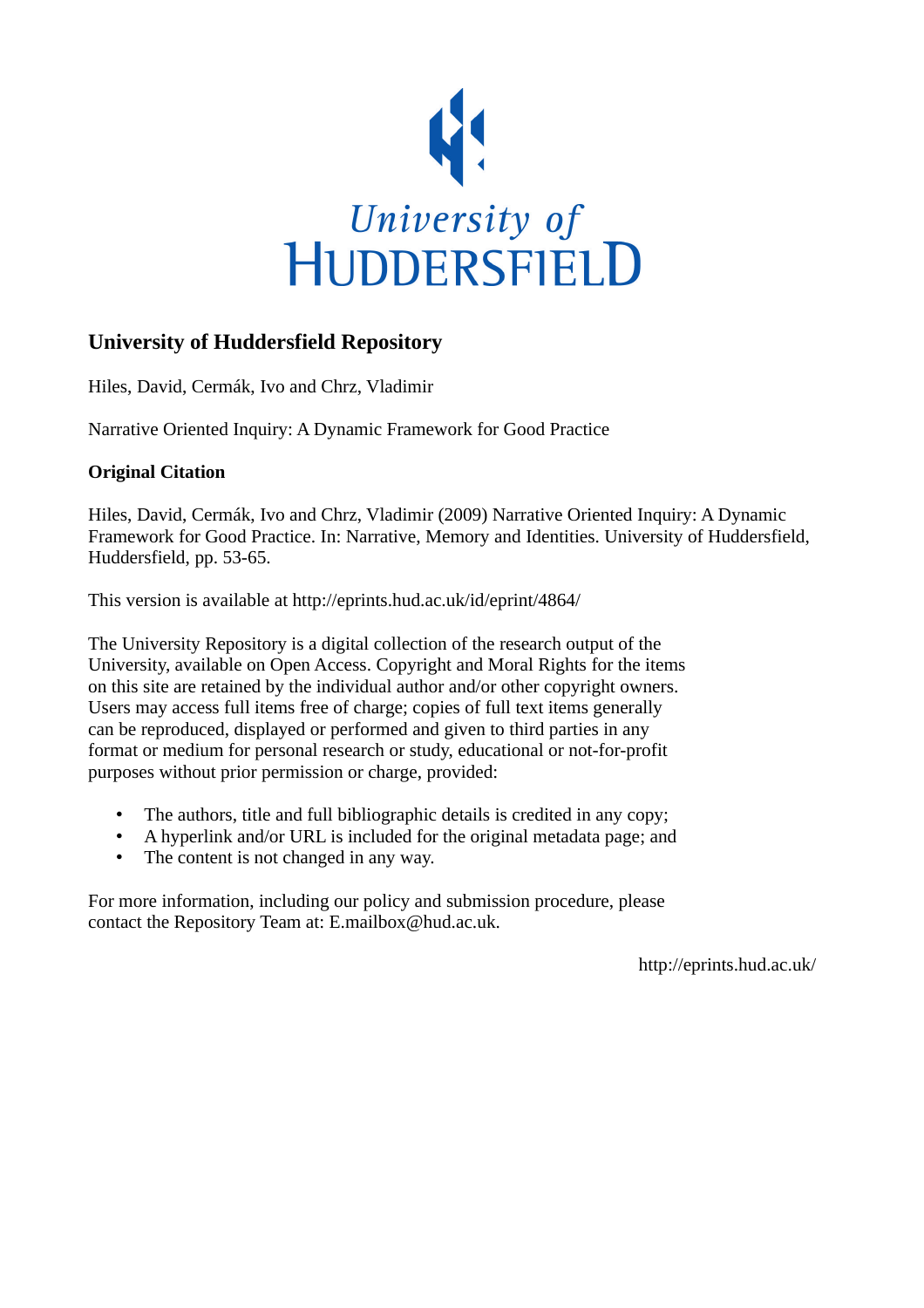# 6 Narrative Oriented Inquiry: A Dynamic Framework for Good Practice

DAVID HILES, IVO ČERMÁK AND VLADIMÍR CHRZ

# Abstract

important in understanding the way in which the teller of their story actively engages in their own meaning-making and identity positioning. Recently, (see Hiles and Čermák, 2008), we have proposed a psychological approach to narrative research that we call *Narrative Oriented Inquiry* (NOI). The focus of this approach is upon research with personal narratives, especially data collected from narrative interviews. The model of NOI stresses what we have called a "methodological approach," ie. planning from the outset by formulating an appropriate research question, clarifying paradigm assumptions, and developing a distinctive approach to data analysis. Crucial to our approach to narrative data analysis is the distinction that needs to be made between *fabula* and *sjuzet*. The fabula is the basic outline of the events as they occurred (or might have occurred), while the sjuzet is the "way" in which the story is being told. We argue that it is the subtleties of the sjuzet that are especially

# **he Model of Narrative Oriented Inquiry (NOI) T**

In this paper, we set out the key features of our model (Figure 1). We see NOI as a psychological approach to narrative research, offering a dynamic framework for good practice. First and foremost, it is a model that explicitly strives towards transparency, inclusivity and a critical pluralism in the collection and interpretation of narrative data (Hiles and Čermák, 2007, 2008; Čermák, Hiles and Chrz, 2007). By stressing transparency (Hiles, 2008), we intend the methodology of our research to be clear, first to ourselves, as well as being as clear as possible to others. We intend the outcomes of our research to be generalisable and plausible, with our reflexivity fully spelled out. We describe NOI as a "methodological approach", in that it involves planning narrative oriented research from the outset, ie. formulating an appropriate research question, clarifying the paradigm assumptions and logic of inquiry,

53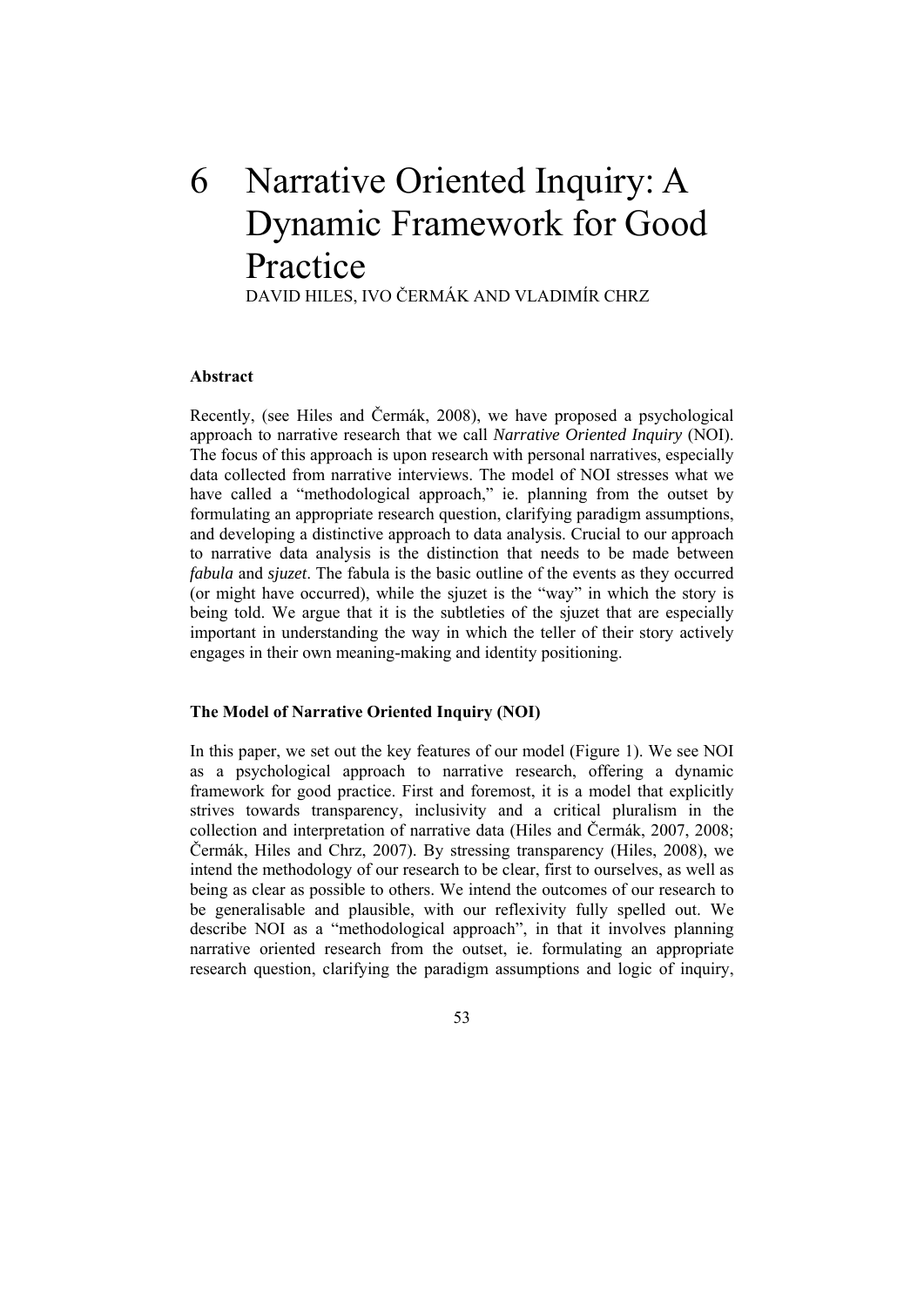together with developing a distinctive, pluralistic and critical approach to data analysis.

*\_\_\_\_\_\_\_\_\_\_\_\_\_\_\_\_\_\_\_\_\_\_\_\_\_\_\_\_\_\_\_\_\_\_\_\_\_\_\_\_\_\_\_\_\_\_\_\_\_\_\_\_\_\_\_\_\_\_\_\_\_\_\_\_\_\_\_\_\_* 

# **Narrative Inquiry**

perspectives. For example, it is possible to approach narrative inquiry within a psychological framework that places emphasis upon one or more of the Narrative research might be motivated by any one of several different following:

- (1) Narratives dominate human discourse, offering a major resource for providing accounts of events, as well as the social and cultural practices for the circulation of meanings;
- (2) Narratives, however, do not just offer simple accounts of events, but highlight a human perspective and interpretation on those events, ie. what matters to the particular individual (it is useful to think of stories as "matterings", see Hiles, 2007);
- ) Moreover, as Paul Ricoeur (1987) points out, this reflects an implicit (3 narrative intelligence that is foundational to our engagement with life.

which narrative thinking reflects a landscape of human concerns (cf. Bruner, The first of these, involves what might be thought of as an ethnographic approach, emphasising collecting narratives typifying particular discourses of interest. However, from a psychological perspective it is the second and third of these which have become the major focus of our interest, ie. the way in 1990), as well as the role of a narrative intelligence in the individual's active construction of reality and identity.

 The emphasis is therefore upon personal narratives, interviews, biographical research, "life-line method", etc. NOI explicitly adopts a logic of inquiry that is not concerned with making predictions, or testing hypotheses, but is exploratory, and data-driven. We stress the need to explicitly clarify our paradigm assumptions. We adopt a situated-occasioned action perspective, which incorporates Mishler's (1986) notion of a joint construction of meaning, as well as his proposal that narratives powerfully reflect a crucial means of knowledge production (Mishler, 1995)*.* We also subscribe to Emerson and Frosh's (2004, p.131) idea that "personal narratives, typically emerging around people's experiences of breaches between ideal and real, self and society, may have special importance for the narrator as well as for critical research".

 We therefore regard the individual as actively engaged in processes of meaning-making, organisation and agency, that involve a creative tension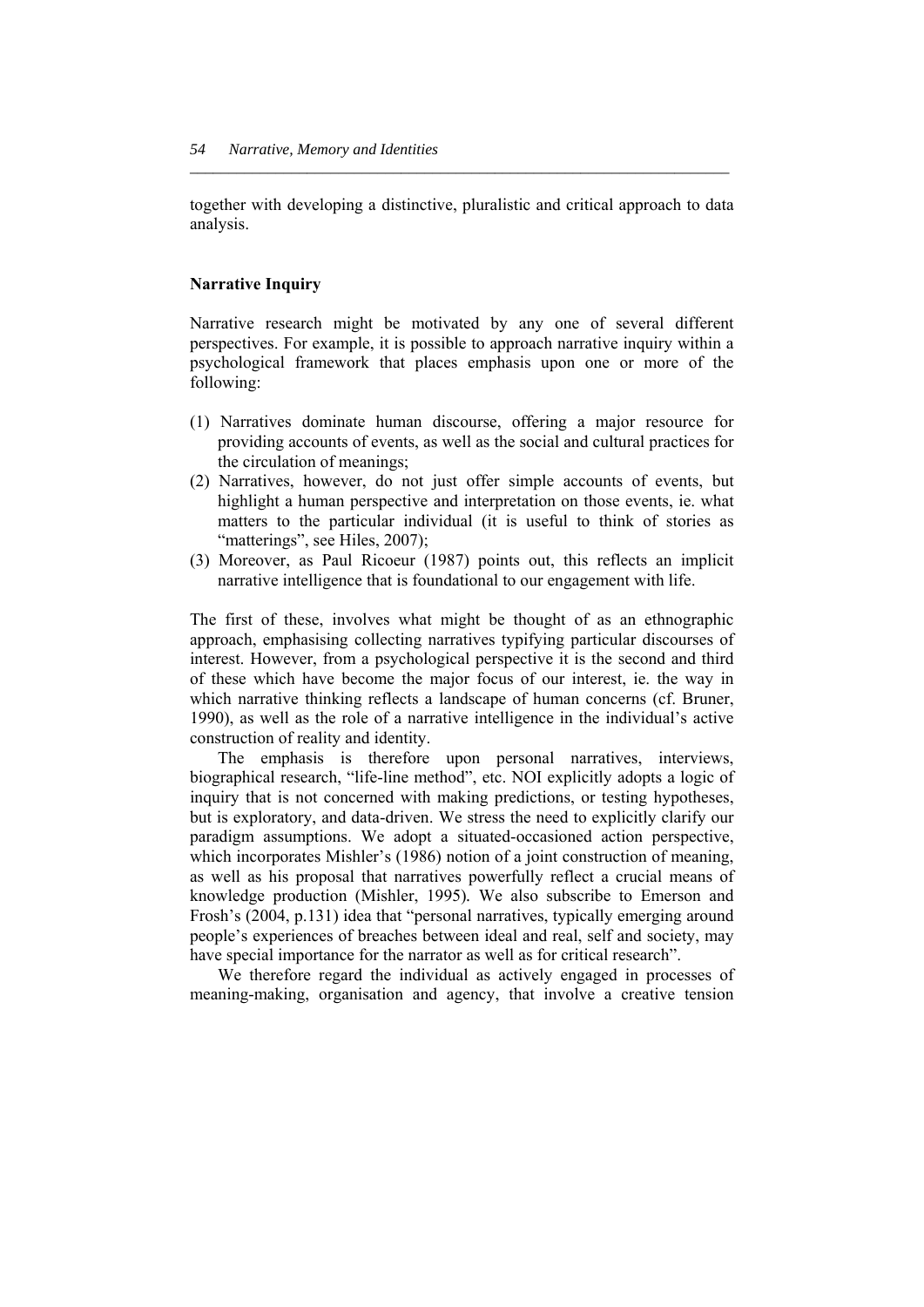# **Figure 1: Model of NOI (Hiles and Čermák, 2008)**

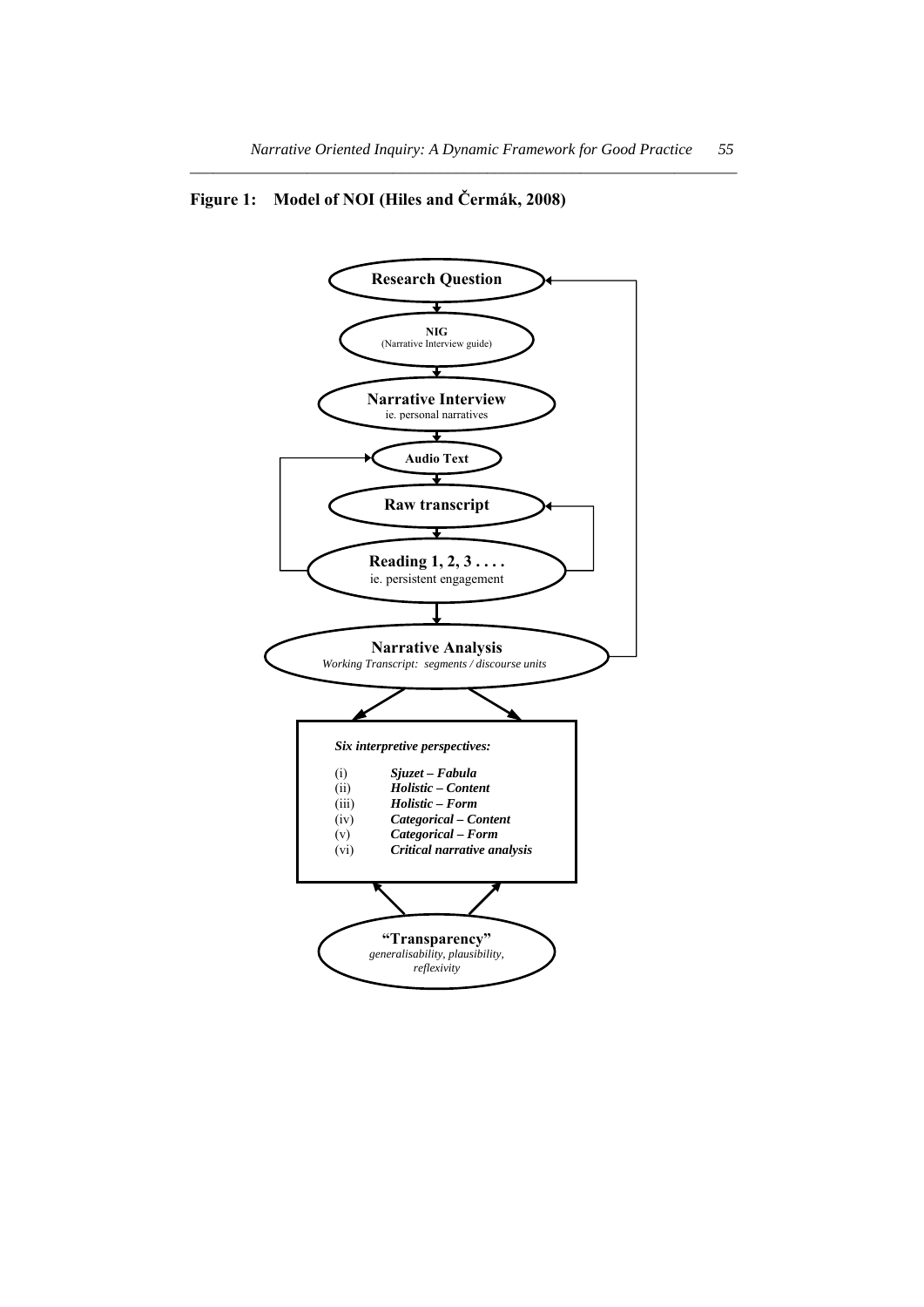between the subject positions emanating from dominant social and cultural discourses, and their celebration, but more often, begrudging acceptance, contestation and subversion by the self-construction of *identity positions* (Hiles, 2007).

*\_\_\_\_\_\_\_\_\_\_\_\_\_\_\_\_\_\_\_\_\_\_\_\_\_\_\_\_\_\_\_\_\_\_\_\_\_\_\_\_\_\_\_\_\_\_\_\_\_\_\_\_\_\_\_\_\_\_\_\_\_\_\_\_\_\_\_\_\_* 

# **A Third Cognitive Revolution**

… we might be so bold as to suggest that, following on from the discursive turn which has been called the second cognitive revolution, that narrative psychology might represent a third cognitive revolution. (Hiles and Čermák, 2008, p.152)

In our original outline of NOI, we argued that if the "discursive turn" in psychology is recognised as the second cognitive revolution in psychology, then narrative might represent a third cognitive revolution*.* From our perspective, narrative offers a powerful mode of thinking that helps the individual make sense of their being-in-the-world. Telling a story involves giving an account of a series of events combined with a narrative intelligence that interprets those events in terms of human concerns, human values and human significance. In this respect, narrative draws upon unconscious meanings and motivations, and narrative utilises a range of cognitive skills drawing upon a range of cultural and discursive resources to create a sense of self and sense of agency. Such that, what emerges for the individual is an ability to subtly position themself in relation to the events being recounted.

 For psychology, this becomes something much more than a simple "narrative turn", but entails the possibility of a third cognitive revolution, which will involve building much needed bridges across the human sciences, as well as within the discipline, offering a basis for integration between psychodynamic, cognitive, discursive, humanistic and even transpersonal approaches.

# **NOI – Data Analysis**

It is worth stressing that using NOI to analyse narrative data is something that can be really enjoyable. The experience is that with the hard slog of transcription over, you first stare at the text wondering how to make sense of it (as an example, see Table 1). Then, using the "tools" of NOI, everything can quickly begin to fall into place. Insight into the core themes of the narrative emerge – the subtleties of the telling become clearer – deeper critical issues emerge. The focus here will be on the crucial first stage in analysis, which uses the distinction between sjuzet and fabula (Herman and Vervaeck, 2001). NOI offers a methodological approach, stressing that narrative inquiry begins with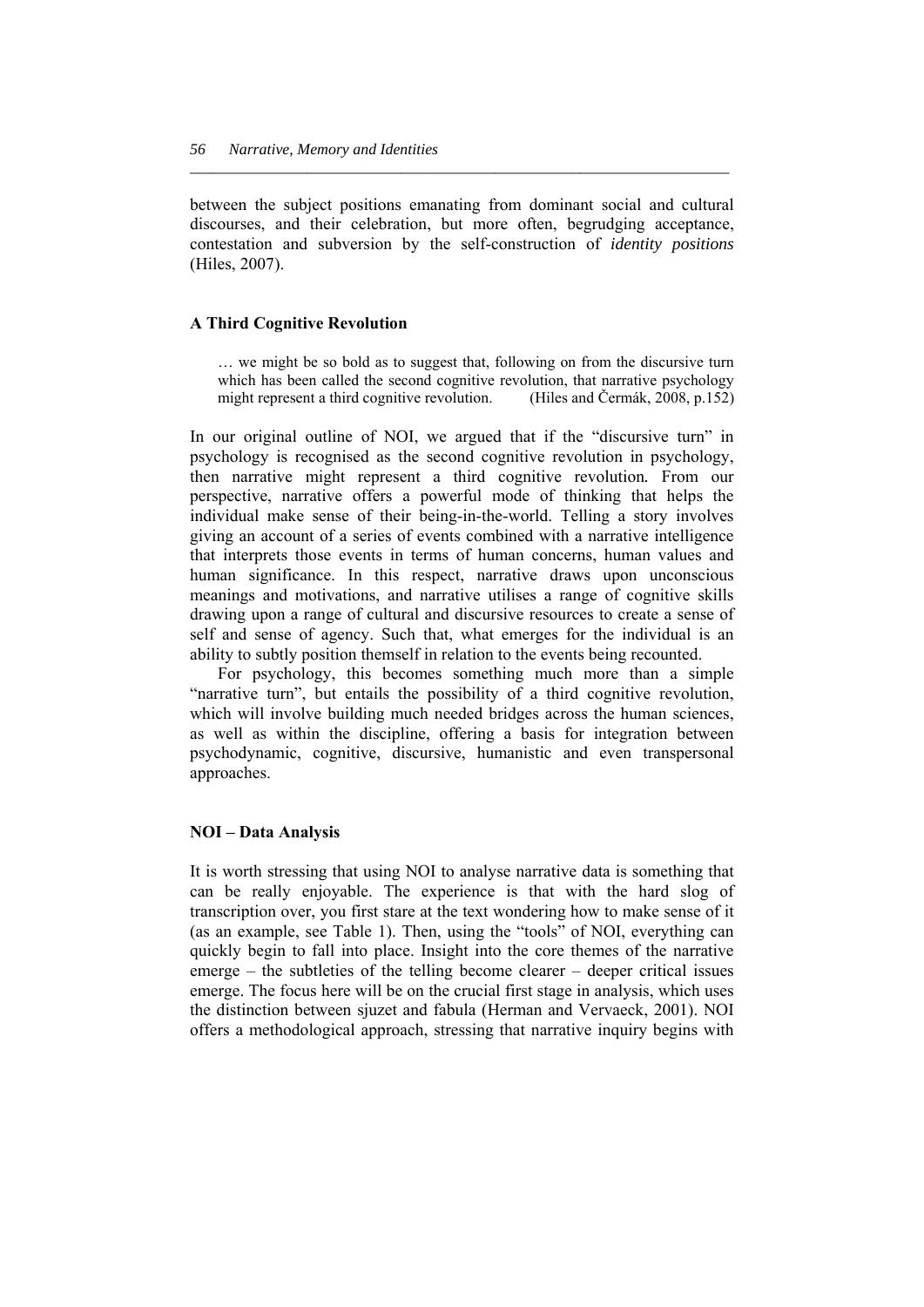research design (see Figure 1). The clarification of the research question for the inquiry is the important first step. Strategies for collecting data are then chosen. If interviewing participants is involved, then this might take the form of a semistructured, or narrative style of interviewing. In these cases, a Narrative Interview Guide (*NIG*) is drawn up. However, biographical and other methods may be just as appropriate. Data can be collected by audio-taping, or might be written. A raw transcript is then produced, much like in Table 1. The rule that is followed here is that the transcript should not be tidied up. The approach to analysis can then take several forms, but in our practice it usually involves reading through the raw transcript several times, returning to the tape-recording (if this is available) on occasions, and then selecting one or more particular sections for very careful analysis, using one of several analysis techniques. Six representative techniques feature in the model, although others are perfectly possible.

# **An Example: Tania's Story**

We will present here an example that uses a biographical approach using the "life-line method" (Čermák, 2004). It is data collected as part of a larger study, that was translated from Czech for use here. Identifiers have been changed to respect confidentiality.

 Participants first draw a line with an arrow which represents their lives since birth to the present time. They are asked to mark and to name several important events of their lives on this line. Then they are asked to draw a longer line representing human life from beginning to end, and to mark a point where they are now in their lives, and then imagine their future, ie. how they wish to live through their lives, marking some events that they would like to happen in their lives. Finally, they are asked to write about their lives, using these instructions: "Now, looking at the sketch of your life that you have drawn, please write a story about your life. You can use your sketch as a starting point, or you can give an account about other events if you want. Write about your life please – how you remember it – but also how you imagine your life in your future".

 The focus of this study was the following research question: "How is personal identity represented in the life story at the threshold of adulthood?" Since the study uses the life-line methodology, the *NIG, NI* and *audio text* are circumvented. What Tania wrote down becomes the *raw transcript*. An excerpt near the beginning of Tania's account is analysed here.

*Narrative Analysis – First Steps*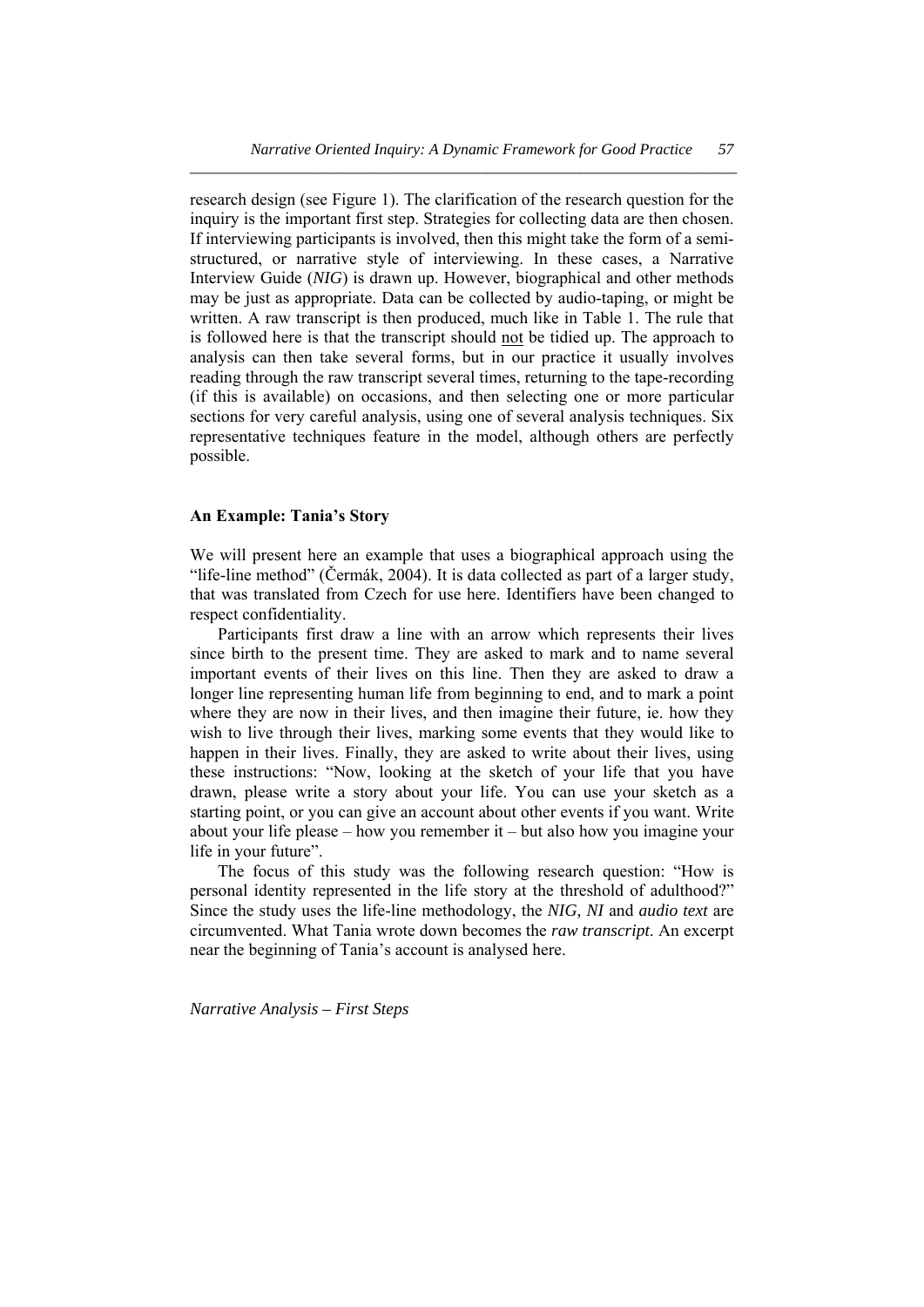Analysis proceeds by first breaking the text down into numbered *segments*. Since narratives are basically a sequence of episodes, we define a segment as being roughly a self-contained episode, or "move", in the telling of the story. This is not foolproof, but is relatively straightforward and transparent. In our experience, this can be done, first with a quick read-through marking the segments, followed by a more careful read-through making adjustments. The result is illustrated on the left-hand side of Table 2.

*\_\_\_\_\_\_\_\_\_\_\_\_\_\_\_\_\_\_\_\_\_\_\_\_\_\_\_\_\_\_\_\_\_\_\_\_\_\_\_\_\_\_\_\_\_\_\_\_\_\_\_\_\_\_\_\_\_\_\_\_\_\_\_\_\_\_\_\_\_* 

# **Table 1: Tania's Story** *(Woman, 19 years old, university student)*

Excerpt from Raw Transcript (written) - *Translated from Czech* 

 $\vert$ ...  $\vert$  At elementary school I realized that I have a quite big nose. For a girl it is rather a problem. Simply, I can't sparkle with wit or cleverness as guys do, but just and only by beauty. Gosh, I said to myself a hundred times. Moreover I grew up very tall, 178 cm. Not easy, but I don't mind now, so much. At the elementary school I already thought about studying at a film academy which seemed to me an interesting school and I felt that I would enjoy it. But Gymnasium was in front of me, so I played with this idea as something marginal. In the first year of study at the Gym, I met a couple of nice girls. We were a small group of friends at that time and most of them are my contemporary friends as well, people that I meet from time to time. In the second year of my study I started a completely new class as a stranger. I made friends there easily, maybe too much easily. But I paid dearly for  $it - I$  got the taste of boys' medicine. They made fun of me, it was on the verge of bullying. I had great psychic troubles. I was depressed. I was treated by a psychologist. Until now I hope that I am not mad but they are. In the psychologist's room I ran up against the next problem. I curse my big nose, horrible feelings. I am a creature, monster, I am not going to school, taking Neurol, I don't want to live, because nobody wants me anyway. The rest of girls have boys, but not me. I am not a worthwhile human being. Fuck off! I want to shout. This memory is still vivid. Everything smoothed then, by itself. The idea of plastic surgery kept me afloat. Finally it was dropped but it is still open. Exams, and then university. Hm. Thanks to less pressure at school, I started to look around myself. I realized displeasures concerning my family background. My father is a terribly aggressive man, an angry type. I don't want to keep fearing memories when he shouts coarsely at me, then we don't speak to each other for several months. My mammy gives in absolutely to everything. I have to force her to talk about everything. She is reserved, without emotions, and she sticks up for father. I want to move as soon as possible. And I also quarrel with my sister. I can't behave decently at home. Many lines were crossed. I need my own life. What was previous, is disgusting. [ . . . ]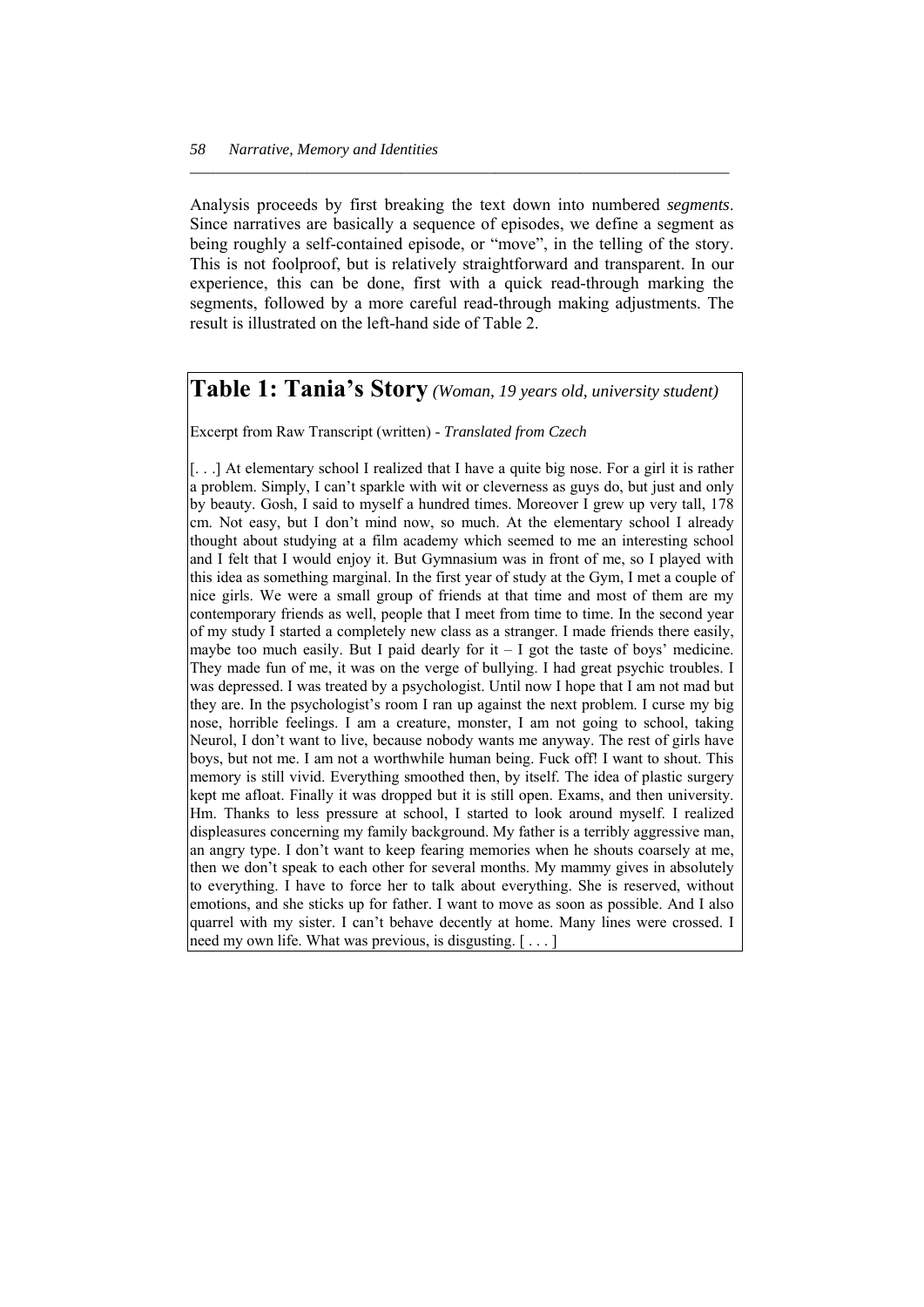| <b>Table 2: Tania's Story Analysed</b><br>Working Transcript - organized into segments<br>with sjuzet underlined |                                                                                                                                                                                                                                 | Notes/Comments                                                                    |
|------------------------------------------------------------------------------------------------------------------|---------------------------------------------------------------------------------------------------------------------------------------------------------------------------------------------------------------------------------|-----------------------------------------------------------------------------------|
| 5.                                                                                                               | $\left[ \ldots \right]$<br>At elementary school I realized that I have<br>a quite big nose. For a girl it is rather a<br>problem. Simply, I can't sparkle with wit<br>or cleverness as guys do, but just and only<br>by beauty. | ●Fab1 / Setting1,<br><b>Complication1, Evaluation1</b><br>$IP-1$                  |
| 6.                                                                                                               | Gosh, I said to myself a hundred times.<br>Moreover I grew up very tall, 178 cm. Not<br>easy, but I don't mind now, so much.                                                                                                    | a hundred times - emphasis,<br>exaggeration - Result1<br>I don't mind now - Coda1 |
| 7.                                                                                                               | At the elementary school I already thought<br>about studying at a film academy which<br>seemed to me an interesting school and I<br>felt that I would enjoy it.                                                                 | [Why film school?!?]                                                              |
| 8.                                                                                                               | But Gymnasium was in front of me, so I<br>played with this idea as something<br>marginal.                                                                                                                                       | $But, so – plot, argument$                                                        |
| 9.                                                                                                               | In the first year of study at the Gym, I met<br>a couple of nice girls. We were a small                                                                                                                                         | •Fab2 / Setting2                                                                  |
|                                                                                                                  | group of friends at that time and most of<br>them are my contemporary friends as well.<br>people that I meet from time to time.                                                                                                 | and most $\ldots$ – commentary,<br>relating to the present                        |
|                                                                                                                  | 10. In the second year of my study I started a<br>completely new class as a stranger. I made<br>friends there easily, maybe too much                                                                                            | <b>Complication2</b> – new class<br><i>maybe</i> - reflection                     |
|                                                                                                                  | easily.                                                                                                                                                                                                                         | <b>Evaluation2</b>                                                                |
|                                                                                                                  | 11. But I paid dearly for it $-1$ got the taste of<br>boys' medicine. They made fun of me, it                                                                                                                                   | IP-2 - But., medicine<br>bullying comment/reflection/                             |
|                                                                                                                  | was on the verge of bullying.<br>12. I had great psychic troubles. I was<br>depressed. I was treated by a psychologist.                                                                                                         | emphasis $-Coda2$<br>• Fab3 / Abstract3                                           |
|                                                                                                                  | 13. Until now I hope that I am not mad but                                                                                                                                                                                      |                                                                                   |
|                                                                                                                  | they are. In the psychologist's room I ran<br>up against the next problem.                                                                                                                                                      | Setting3                                                                          |
|                                                                                                                  | /cont. over                                                                                                                                                                                                                     |                                                                                   |
|                                                                                                                  | 14. Leurse my big nose, horrible feelings. I am                                                                                                                                                                                 | <b>Evaluation3</b>                                                                |
|                                                                                                                  |                                                                                                                                                                                                                                 |                                                                                   |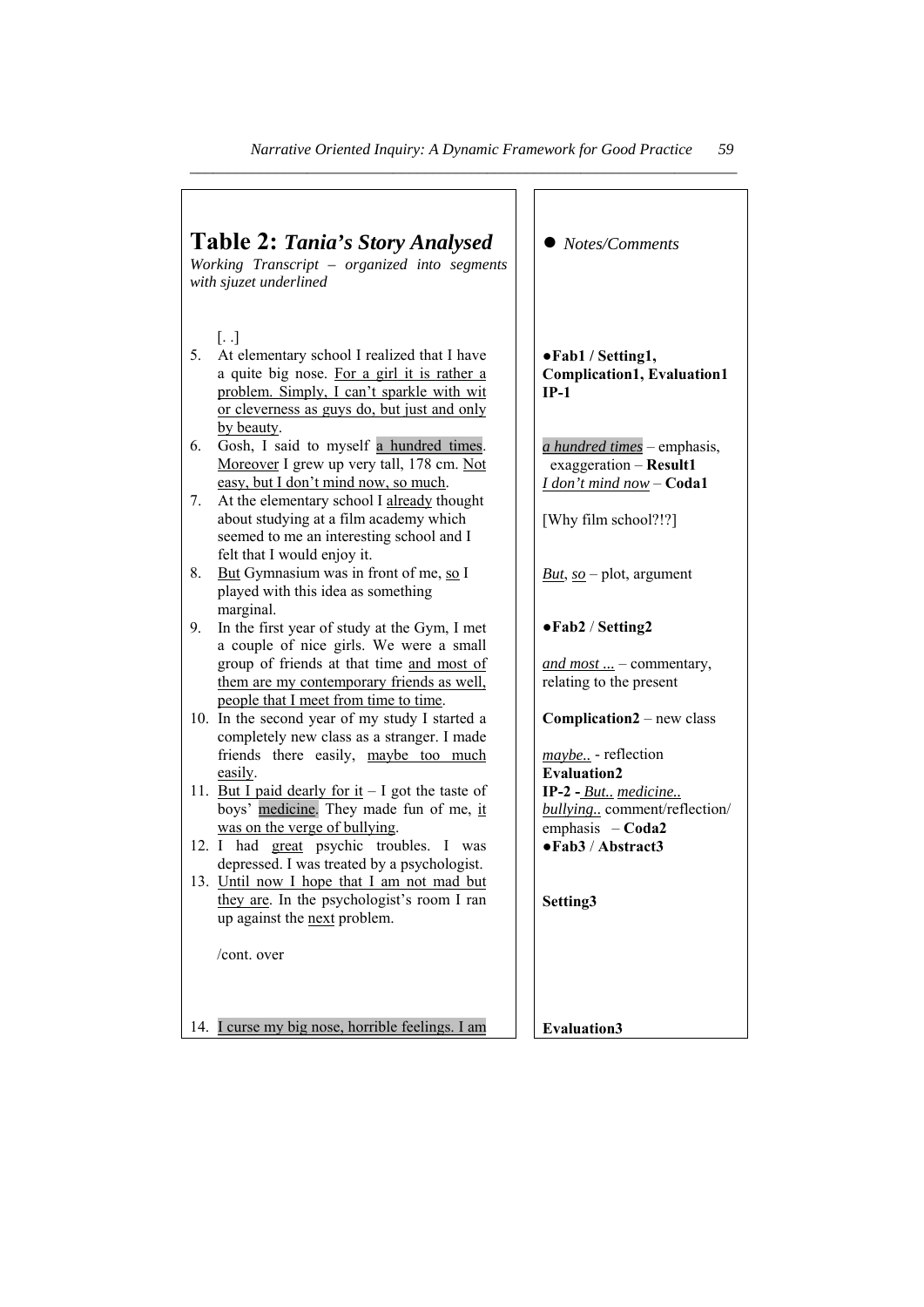a creature, monster, I am not going to school, taking Neurol, I don't want to live, because nobody wants me anyway. The rest of girls have boys, but not me. I am not a worthwhile human being.

*\_\_\_\_\_\_\_\_\_\_\_\_\_\_\_\_\_\_\_\_\_\_\_\_\_\_\_\_\_\_\_\_\_\_\_\_\_\_\_\_\_\_\_\_\_\_\_\_\_\_\_\_\_\_\_\_\_\_\_\_\_\_\_\_\_\_\_\_\_* 

- 15. Fuck off! I want to shout.
- 16. This memory is still vivid.
- 17. Everything smoothed then, by itself. The idea of plastic surgery kept me afloat. Finally it was dropped but it is still open.
- 18. Exams, and then university. Hm. Thanks to less pressure at school, I started to look around myself. I realized displeasures concerning my family background.
- 19. My father is a terribly aggressive man, an angry type. I don't want to keep fearing memories when he shouts coarsely at me, then we don't speak to each other for several months.
- 20. My mammy gives in absolutely to everything. I have to force her to talk about everything. She is reserved, without emotions, and she sticks up for father.
- 21. I want to move as soon as possible.
- 22. And I also quarrel with my sister. I can't behave decently at home. Many lines were crossed.
- 23. I need my own life. What was previous, is disgusting.

**Complication3** [*Enactment of rage* – switch to present tense – this is both *fabula* (how she felt then) and *sjuzet* (her enactment now in the situated action of the telling)] **IP-3**  *Fuck off* – [she shouts <u>now</u>, but could not at the time]

*Finally/but..* **Coda3** ●**Fab4** / **Setting4**  *Hm* – situated action reflection *Thanks to..* - commentary

**Complication4** 

*absolutely, have to* – emphasis

**Evaluation4** - *I want..* **Eval.** *– I can't..* **Eval.** – *Many lines crossed*

**Coda4** / **IP-4 -** *I need my own life* [the *key* identity position]

# **Table 3: Coding Notation**

For a girl . . – Sjuzet is underlined

- \* Labov & Waletzky (Abstract, Setting, Complication, Evaluation, Result, Coda)
- [ . . !] omissions, identifiers removed, comments, etc.

●**Fab1** – Start of Fabula 1, etc.

*IP-1* – Identity Position 1, etc.

a hundred times – shading (highlighting) for word/phrase that functions in both fabula and sjuzet

**Key:**

- 
- *IP-2* acceptance vs. rejection *IP-4* a life of my own

*IP-1* – not having beauty *IP-3* – not a worthwhile human being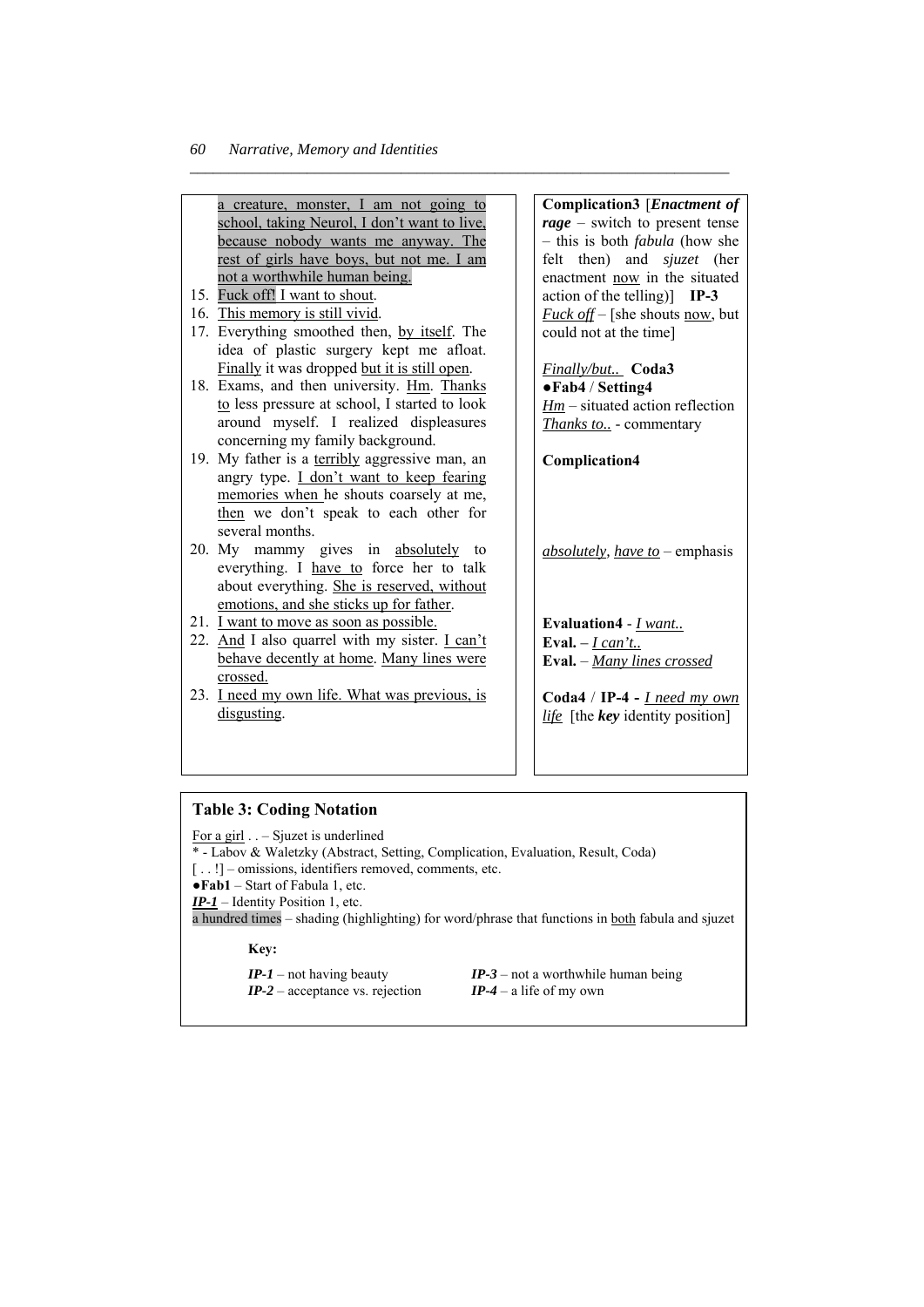The text is arranged down the left-hand side of each page with a very wide margin to the right where notes and comments can be made. It is this that we call the working transcript, upon which narrative analysis can take one or more approaches. NOI outlines six basic strategies, the first being required before using any of the other five.

*\_\_\_\_\_\_\_\_\_\_\_\_\_\_\_\_\_\_\_\_\_\_\_\_\_\_\_\_\_\_\_\_\_\_\_\_\_\_\_\_\_\_\_\_\_\_\_\_\_\_\_\_\_\_\_\_\_\_\_\_\_\_\_\_\_\_\_\_\_\_* 

# *(i) Sjuzet Fabula*

The next stage of the analysis we claim to be crucial. This involves breaking down the text into its two basic, underlying and inter-related components: into sjuzet and fabula. After this stage further narrative analysis using a variety of strategies can be taken up.

 The distinction between sjuzet and fabula, stems from literary theory, but has most usefully been defined as the distinction between the unbounded and bounded parts of the narrative by Herman and Vervaeck (2001, p.46). They point out that the sjuzet, which comprises the unbounded parts of the text, can be changed (within reason) without effecting the basic story. The sjuzet is therefore that part which is concerned with the situated-occasioned action of the telling of the story, together with emphasis, commentary, reflections, etc. The sjuzet is the "way" in which the story is being told.

 In contrast, the fabula is the basic outline of the events as they occurred (or might have occurred). The fabula is described as bounded, because changes in it (even details) will change the story being told. One of the tests for identifying the fabula is that, if it is read through, ignoring the sjuzet, then it will "read" as a coherent but rather "flat" or dull story. This separation of sjuzet and fabula is fairly straightforward, but since they do functionally overlap, there can be the odd problem. However, the tension between sjuzet and fabula is insightful in itself.

 The convention that we use is to underline the sjuzet (see Table 2). Where a word or phrase functions both in the sjuzet and fabula we highlight it. This is often the case with metaphors and exaggeration. Table 3 clarifies the coding notation being used, which in practice can be more elaborate, but is limited here by considerations for publication.

 Our claim is that this first step in analysis provides the groundwork for any further narrative analysis that is to be taken up. We have found that the subtleties of the sjuzet are especially important in understanding the way in which the individual creates an identity position, by actively engaging in their own meaning-making (Hiles, 2007). In addition, the fabula, especially in the case of biographical data, usually can be broken down into a sequence of events or episodes being related. In the excerpt from Tania's story, we have identified these as Fab1, Fab2, Fab3 and Fab4, each a self-contained story in its own right. In doing this, we find the insights of the functional approach of Labov and Waletsky (1967) helpful. They distinguish two functions of narrative: (1) referential and (2) evaluative, which more or less correspond to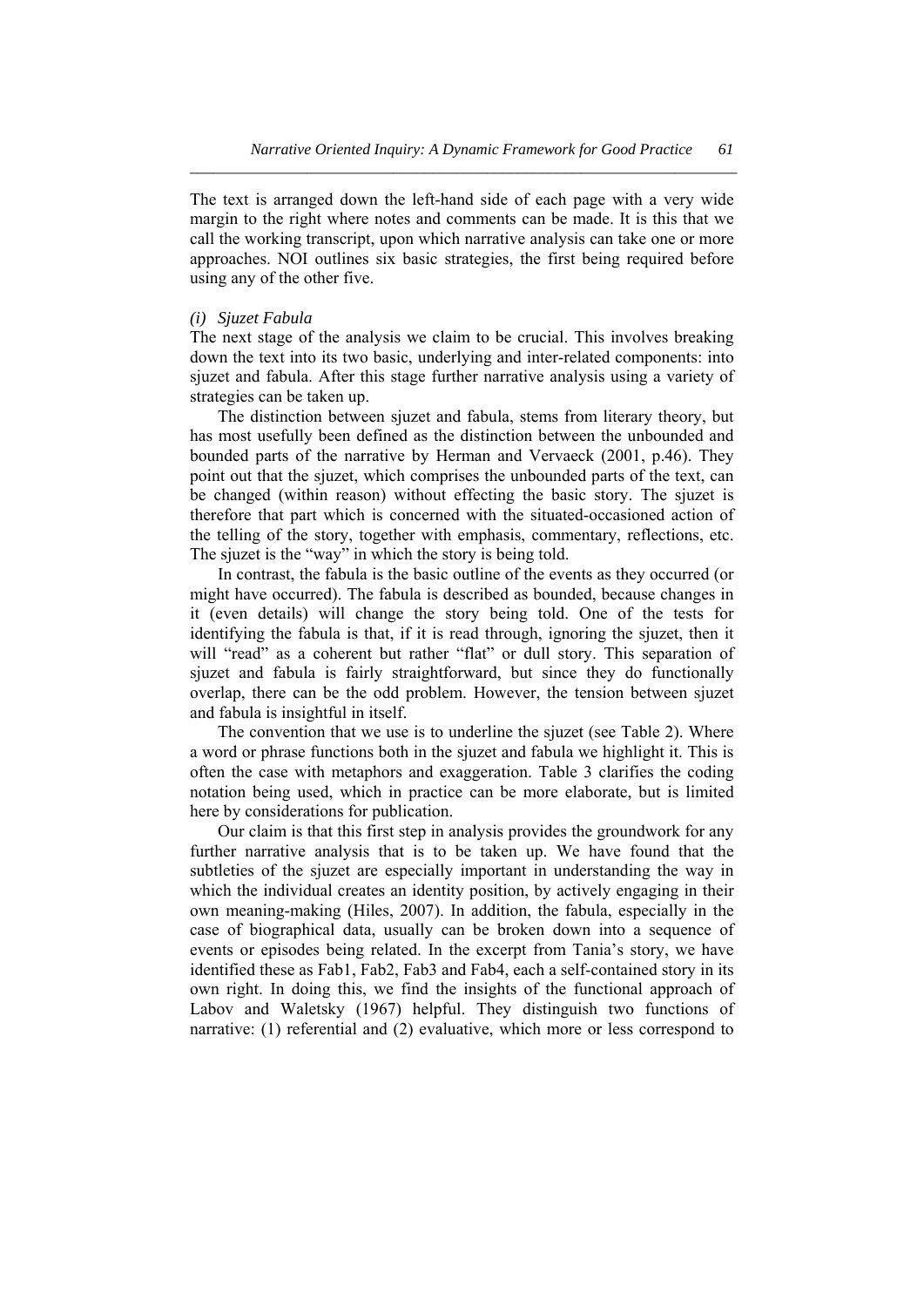fabula and sjuzet respectively in our approach. Labov and Waletsky break down narrative structure into six components: abstract (orientation), setting, complication, evaluation, result (resolution) and coda, not all of which have to be explicit. The use of this coding to identify each fabula/episode in Tania's story is given in the right-hand margin of Table 2.

*\_\_\_\_\_\_\_\_\_\_\_\_\_\_\_\_\_\_\_\_\_\_\_\_\_\_\_\_\_\_\_\_\_\_\_\_\_\_\_\_\_\_\_\_\_\_\_\_\_\_\_\_\_\_\_\_\_\_\_\_\_\_\_\_\_\_\_\_\_* 

 The final crucial feature of NOI stems from our argument that a story cannot simply be reduced to a set of themes. Narrative analysis differs from discourse analysis and thematic analysis in that we must do justice to the story as a whole, as well as the elements that make it up. Also, we want to include in our analysis close attention to the situated-occasioned action context of the telling, together with a critical analysis of how the teller positions themselves with respect to what is being told. To this end we have adopted into NOI, the four techniques for narrative analysis developed by Lieblich, Tuval-Mashiach and Zilber  $(1998)$  – see (ii) to (v) below; together with the approach of Emerson and Frosh (2004) – see (vi) below. Because of the limitations of space here, these can be only briefly outlined.

## *(ii) Holistic–Content*

This is the first of the approaches proposed by Lieblich et al., and involves exploring links across Tania's story, linking specific content to the story as a whole, e.g. *disgust* – with physical appearance, bullying, father, mother, self – *and disgust with life.* 

## *(iii) Holistic–Form*

This approach focuses upon the form of the story, the plot that is threading through Fab1 to Fab4, eg. *rejection after rejection; punctuated by notions of escape, or possible escape: film school, Neurol, [suicide], surgery, a move away; needing "my own life".* 

## *(iv) Categorical–Content*

Another approach focuses upon self-contained areas of content, eg. *school, gym, bullying, psychologist, university, parents, home.* 

#### *(v) Categorical–Form*

This involves a very careful analysis of the sjuzet. The striking thing here is how Labov and Waletsky's categories of evaluation and coda in particular directly map onto the sjuzet. Psychologically we find this the most enthralling part of the analysis, and this will feed directly into the sixth approach below, eg. *situated-occasioned action, emphasis, commentary, reflections, enactment, resolve, narrative identity and identity positioning.* 

# *(vi) Critical analysis*

The issue here is: "What sort of narrative account of her life is Tania constructing for herself?" and, "How does she position herself with respect to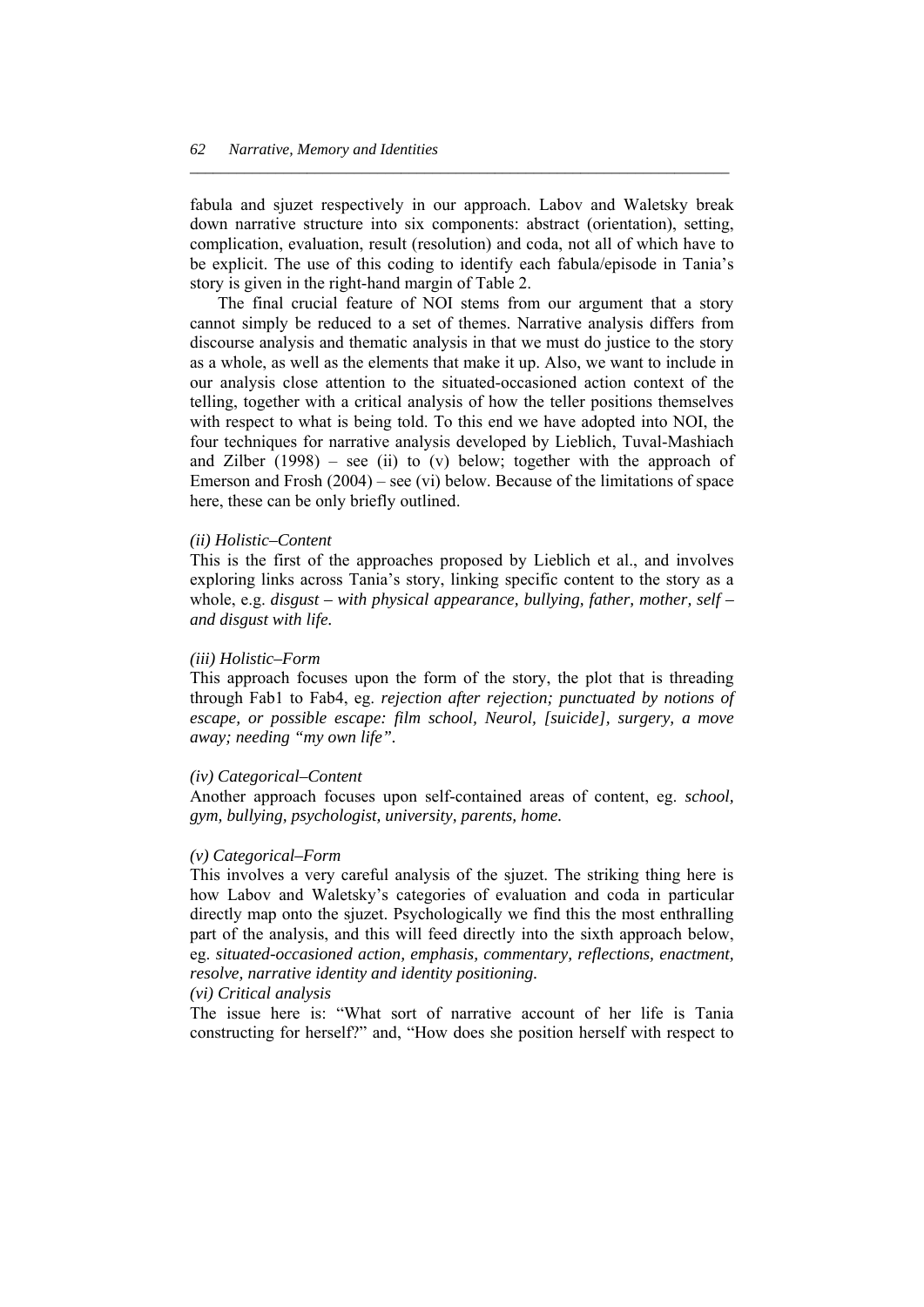her sense of self in the context of the series of events that she recounts?" We have extended the work of Emerson and Frosh by developing an approach which stresses that narrative identity is built around what is often a series of inter-related identity positions (Hiles, 2007). In the analysis, four different identity positions are coded. One crucial identity position that Tania adopts (ie. *IP3*) is with respect to her feeling that she is not a worthwhile human being, and her inner rage towards the way she has been treated, as well as her feelings of psychic disturbance. This is powerfully demonstrated in her crucial enactment of this rage [Seg. 14]. In her writing, Tania switches to the present tense – this has been highlighted in Table 2, to signify that it functions as both fabula (how she felt then) and sjuzet (her enactment in the situated action of the telling).

## **Conclusion**

Narrative research tends to foreground the *told*. But what is told cannot be completely separated from the *telling* – how it is told. There are so very many ways in which a telling can proceed. Indeed, behind the told, and the telling, is

# **Figure 2: The Teller, The Telling and The Told**



the *teller*, who positions themselves towards the told, in the nuances and choices made in the telling, and actively engages in constructing a narrative identity.

 In Figure 2 we have tried to characterise what is going on. In narrative inquiry, what is being *told* is often foregrounded. But the told is always interrelated with its particular *telling*, just one of several possible ways of telling.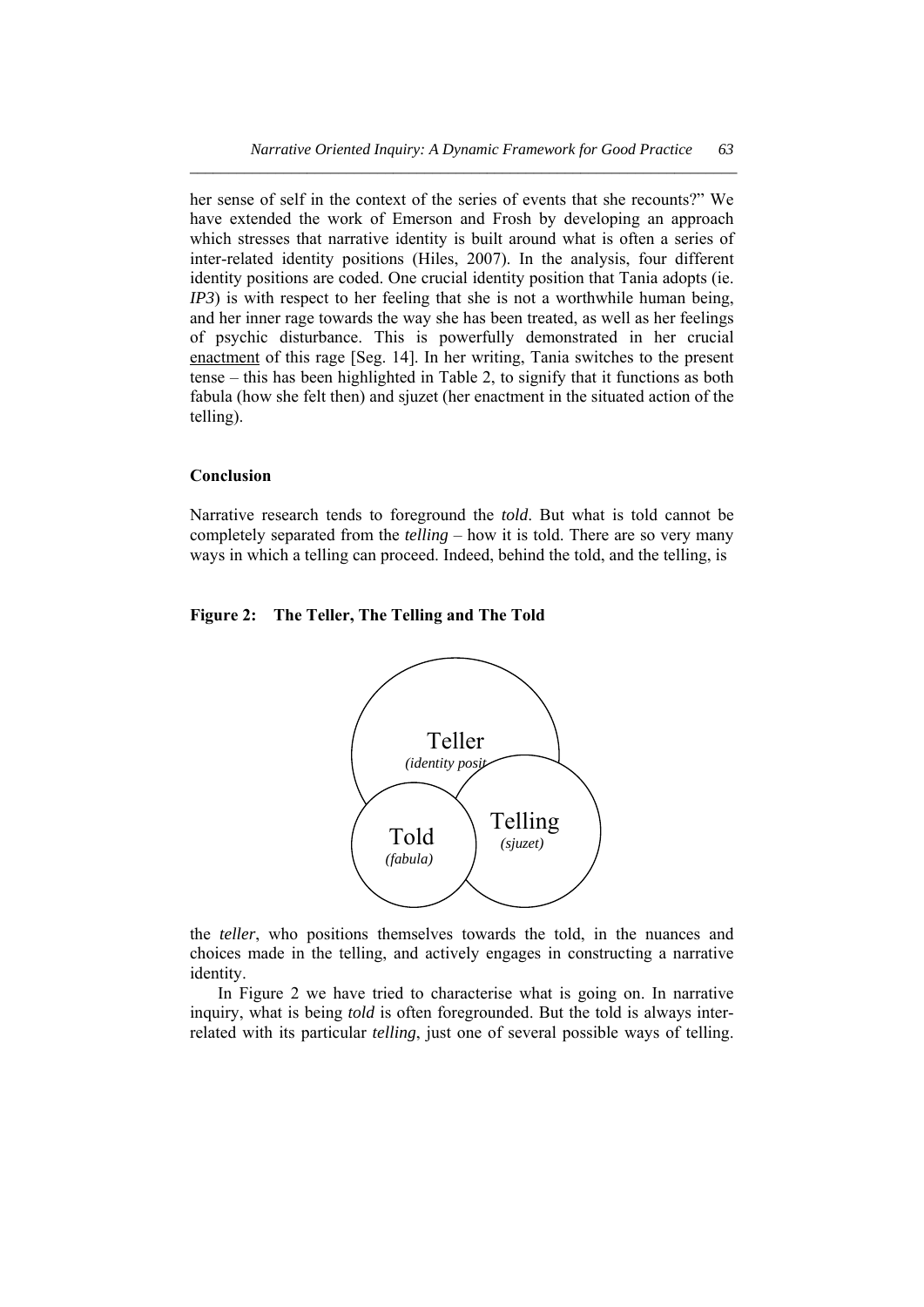Always, in the background is the *teller*, who is constructing their identity position(s) in the choices they make, of what is to be told, and how this is to be realised in the telling.

*\_\_\_\_\_\_\_\_\_\_\_\_\_\_\_\_\_\_\_\_\_\_\_\_\_\_\_\_\_\_\_\_\_\_\_\_\_\_\_\_\_\_\_\_\_\_\_\_\_\_\_\_\_\_\_\_\_\_\_\_\_\_\_\_\_\_\_\_\_* 

 Again, we stress that a story cannot be reduced to a set of themes. Moreover, it is the subtleties of the sjuzet that are especially important in understanding the way in which an individual creates personal meaning. We have used Tania's story to demonstrate NOI in action, especially the crucial part played by the sjuzet in understanding narrative identity.

# **References**

- Bruner, J. (1990) *Acts of Meaning*, Cambridge, Mass.: Harvard University Press.
- Čermák, I. (2004) "Genres" of life stories, in D. Robinson, C. Horrocks, N. Kelly, and B. Roberts (Eds.) *Narrative, Memory and Identity: Theoretical and methodological issues*, Huddersfield: University of Huddersfield Press.
- Čermák, I., Hiles, D.R. and Chrz, V. (2007) *Narratively-Oriented Inquiry: Interpretive perspectives*, Presented at the Qualitative Analysis and Data Interpretation Conference, Olomouc, CZ.
- Emerson, P. and Frosh, S. (2004) *Critical Narrative Analysis in Psychology*, Basingstoke: Palgrave Macmillan.
- Herman, L. and Vervaeck, B. (2001) *Handbook of Narrative Analysis*, Lincoln: University of Nebraska Press.
- Hiles, D.R. (2007) Identity Positioning: Narrative analysis of sjuzet and fibula, in D. Robinson, N. Kelly, and K. Milnes (Eds.) *Narrative and Memory*, Huddersfield: University of Huddersfield Press.
- Hiles, D.R. (2008) Transparency, in L.M. Givens (Ed.), *The Sage Encyclopaedia of Qualitative Research Methods,* London: Sage Publications.
- Hiles, D.R. and Čermák, I. (2007) *Qualitative Research: Transparency and Narrative Oriented Inquiry, Paper presented at 10<sup>th</sup> European Congress of* Psychology, Prague, CZ, July 3-6.
- Hiles, D.R. and Čermák, I. (2008) Narrative Psychology, in C. Willig and W. Stainton-Rogers (Eds.), *Sage Handbook of Qualitative Research in Psychology*, London: Sage Publications.
- Labov, W. and Waletsky, J. (1967) Narrative analysis: Oral versions of personal experience, in J. Helm (Ed.), *Essays on the Verbal and Visual Arts*, Seattle: University of Washington Press.
- Lieblich, A., Tuval-Mashiach, R. and Zilber, T. (1998) *Narrative Research: Reading, analysis and interpretation,* London: Sage Publications.